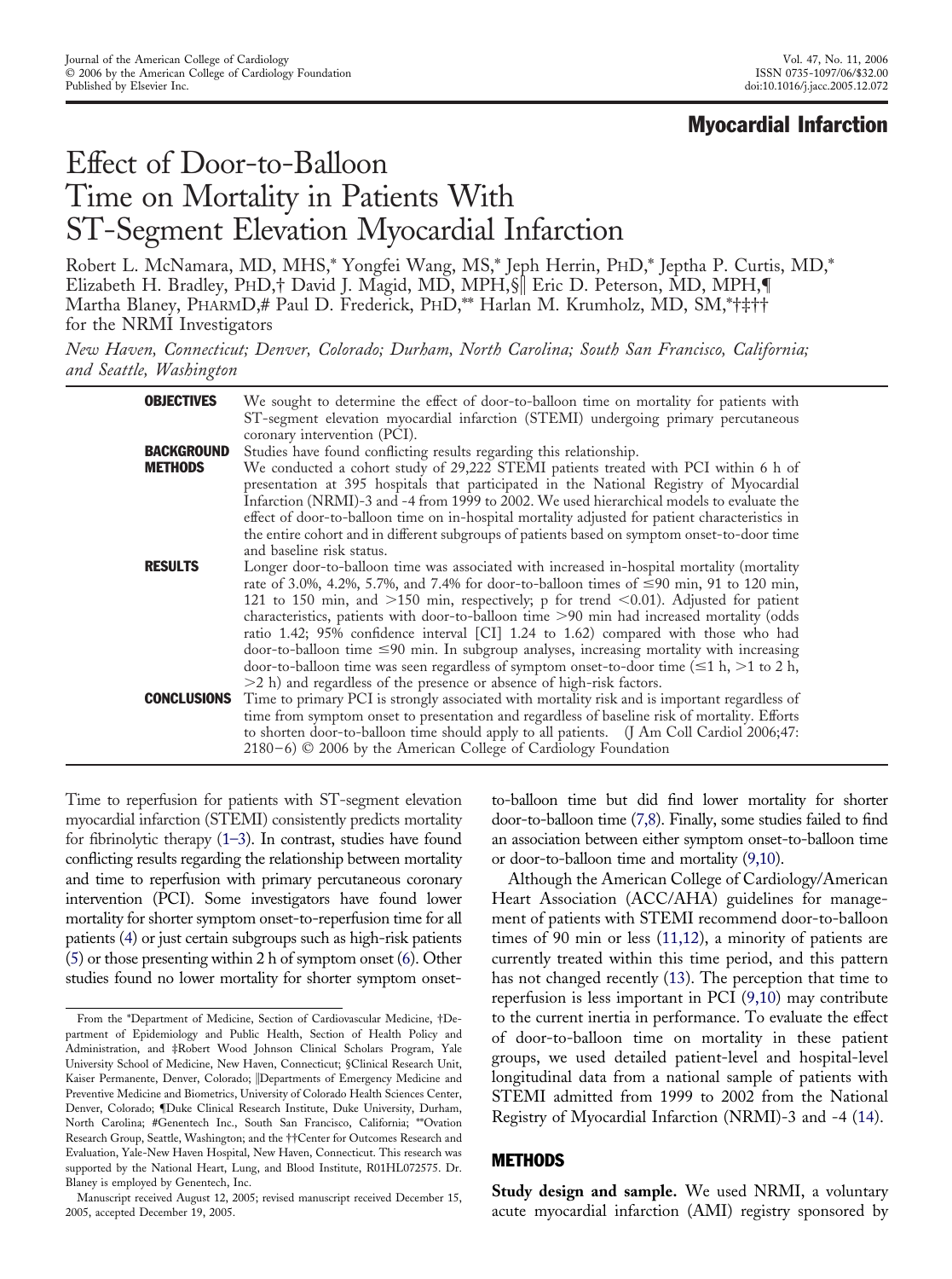|     | <b>Abbreviations and Acronyms</b>                    |
|-----|------------------------------------------------------|
| ACC | $=$ American College of Cardiology                   |
| AHA | $=$ American Heart Association                       |
| AMI | $=$ acute myocardial infarction                      |
| СI  | $=$ confidence interval                              |
| ECG | $=$ electrocardiogram                                |
|     | NRMI = National Registry of Myocardial Infarction    |
| PCI | $=$ percutaneous coronary intervention               |
|     | $STEMI = ST-segment$ elevation myocardial infarction |
|     |                                                      |

Genentech Inc. (South San Francisco, California), to define a cohort of patients with STEMI who received acute reperfusion therapy with primary PCI. The NRMI criteria [\(15,16\)](#page-6-0) include a diagnosis of AMI according to the *International Classification of Diseases, Ninth Revision, Clinical Modification* (code 410.X1) and any one of the following criteria: total creatine kinase or creatine kinase-MB that was two or more times the upper limit of the normal range or elevations in alternative cardiac markers; electrocardiographic evidence of AMI or nuclear medicine testing, echocardiography, or autopsy evidence of AMI. During our study period of January 1, 1999, to December 31, 2002, there were 830,473 AMI admissions in NRMI. The following patients were excluded sequentially: patients transferred to or from another acute care institution  $(n =$ 341,730); with neither ST-segment elevation  $(2 +$  leads) nor left bundle branch block on the first electrocardiogram (ECG) ( $n = 334,013$ ); with AMI symptom onset after the admission date and time ( $n = 4,305$ ); with a nondiagnostic first ECG (e.g., the first ECG did not show ST-segment elevation or left bundle branch block;  $n = 14,314$ ); with diagnostic ECG that preceded hospital presentation by more than 1 h (prehospital ECG), or with time from door-to-diagnostic ECG that was more than 6 h or missing  $(n = 6,467)$ ; who did not receive primary PCI  $(n = 92,772)$ ; with door-to-balloon times that were negative, more than 6 h, or missing  $(n = 925)$ ; and with unknown time of symptom onset ( $n = 4,804$ ). In addition, to avoid including hospitals that performed primary PCI uncommonly, patients treated in hospitals reporting fewer than 20 PCI patients over the four-year time period ( $n = 1,921$ ) were excluded. The final cohort included 29,222 patients from 395 hospitals. Mortality status at the time of discharge was known for all patients.

**Data collection and measures.** Our outcome was inhospital mortality, and the principal independent variable was door-to-balloon time, which is the time from hospital arrival to balloon inflation, derived from the corresponding date/time noted in the medical record and recorded in the NRMI case report form. Patients were stratified based on their time from symptom onset-to-door time ( $\leq 1$  h,  $> 1$  to 2 h,  $> 2$  h) and whether they had ACC/AHA high-risk factors (anterior/ septal location, diabetes mellitus, heart rate  $>$ 100 beats/min, systolic blood pressure  $\leq$ 100 mm Hg) [\(11\)](#page-6-0).

Other patient-level variables included age (<65 years, 65 to 79 years,  $\geq$ 80 years), gender, race/ethnicity (white, black, Hispanic, other), insurance status, and clinical characteristics. Clinical characteristics consisted of medical history (current smoker, chronic renal insufficiency, previous AMI, hypertension, family history of coronary artery disease, hypercholesterolemia, congestive heart failure, previous percutaneous transluminal coronary angioplasty, previous coronary artery bypass graft surgery, chronic obstructive pulmonary disease, stroke, angina, diabetes); presentation characteristics (time from symptom onset-to-presentation, whether a prehospital ECG was performed, the admission time of day [day, evening, or night], admission day of week [weekday or weekend], chest pain at presentation, systolic blood pressure, heart rate, heart failure); and the results of the diagnostic ECG (number of leads with ST-segment elevation, AMI location, ST-segment depression, nonspecific ST/T-wave changes, Q-wave). Calendar time, measured as the number of days between January 1, 1999, and the hospital admission date, was included as an independent variable to account for any secular trends as well as for differing reporting periods by hospitals.

**Statistical analysis.** We first examined the bivariate association between patient characteristics and in-hospital mortality, using chi-square tests to assess for the association between categorical variables and in-hospital mortality and *t* tests or F tests to assess for the association between continuous variables and in-hospital mortality.

We then examined the bivariate association between door-to-balloon time and in-hospital mortality with doorto-balloon time as a categorical variable. We did this for the whole cohort and stratified by symptom onset-to-door time  $(\leq 1$  h,  $> 1$  to 2 h,  $> 2$  h) and presence or absence of anterior/septal location, diabetes mellitus, heart rate  $>100$ beats/min, systolic blood pressure -100 mm Hg, and any of these baseline risk factors.

For the independent effect of door-to-balloon time on in-hospital mortality, we used a multivariable logistic regression model using in-hospital death as the dependent variable. Because NRMI enrolls hospitals that then report patients, we could not assume that measurements were independent of hospital; assessment of intraclass correlations indicated that variation in both time to treatment ( $p =$ 0.1099, 95% CI 0.0916 to 0.1282) and mortality ( $p =$ 0.0084, 95% CI 0.0052 to 0.0434) was partly explained by hospital. Thus, we used hierarchical models to account for clustering of patients within hospitals. Random effects were specified for the main intercept and the coefficients of calendar time in the model. We replicated the model in all the strata of symptom onset-to-door time and baseline risk factors, as defined above; the stratification variable was not included in the corresponding subgroup model. We also estimated a final set of models using the whole cohort, each of which included the interaction between door-to-balloon time and one of these stratification variables. We performed secondary analyses that included the 2.0% of patients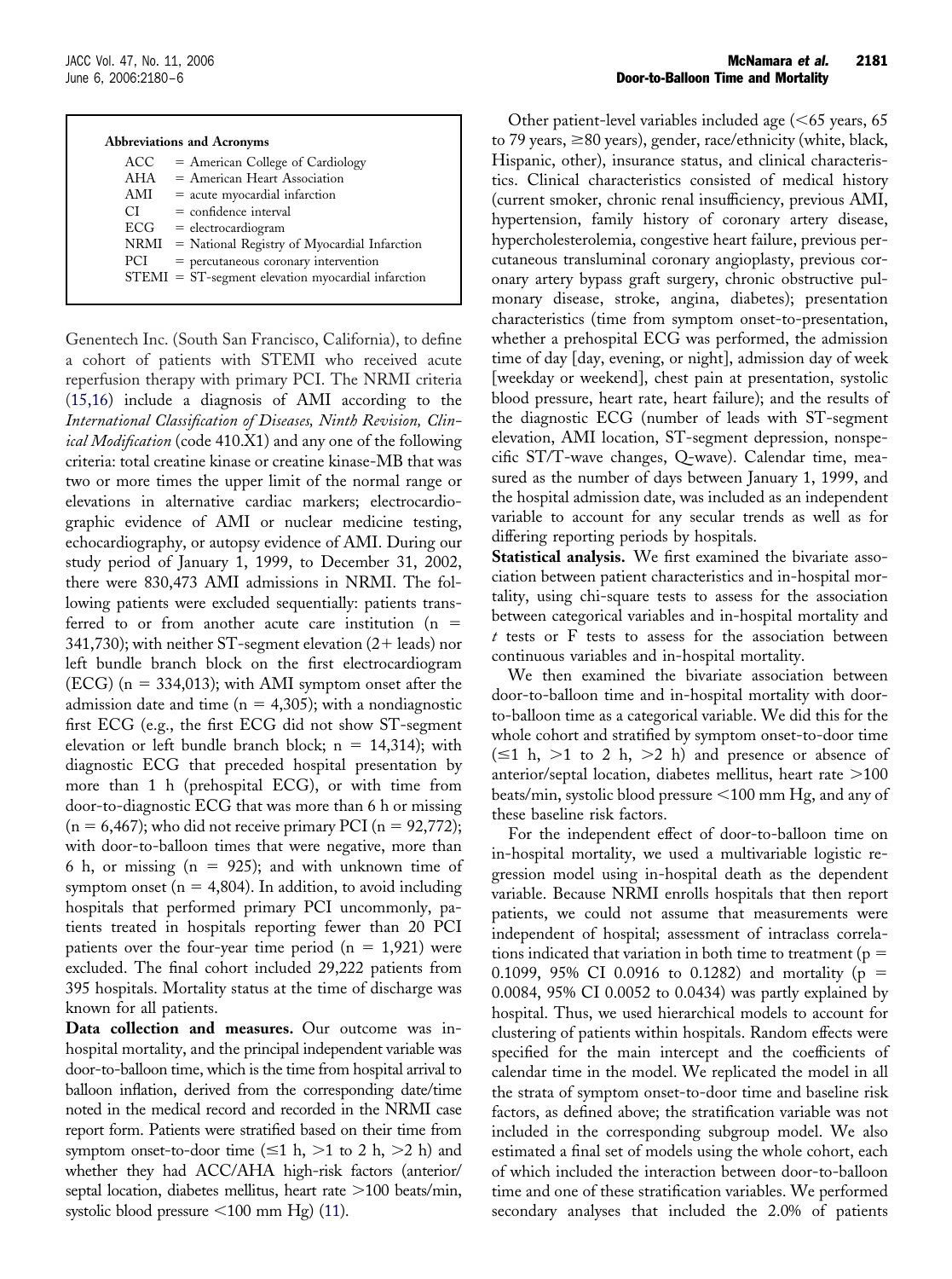### <span id="page-2-0"></span>**2182 McNamara et al.** JACC Vol. 47, No. 11, 2006<br>**Door-to-Balloon Time and Mortality State of the set of the set of the set of the set of the set of the set of the set of the set of the set of the Super-G** Door-to-Balloon Time and Mortality

## Table 1. Patient Characteristics, Door-to-Balloon Time, and In-Hospital Mortality

| Median, min<br>Prevalence<br>n(%)<br>(Quartile Range)<br>n(%)<br>Description<br>$\mathbf{p}$<br>$\mathbf{p}$<br>All<br>29,222 (100.00)<br>102(54)<br>1,329(4.55)<br>Demographics<br>< 0.0001<br>Age<br>99 (52)<br>$<$ 65 yrs<br>17,314 (59.25)<br>356 (2.06)<br>$65 - 80$ yrs<br>9,425 (32.25)<br>623(6.61)<br>106(56)<br>$>80$ yrs<br>2,483 (8.50)<br>115(59)<br>350 (14.10)<br>Gender<br>Male<br>100(52)<br>739 (3.57)<br>20,712 (70.88)<br>< 0.0001<br>Female<br>8,510 (29.12)<br>108(57)<br>590 (6.93)<br>Race<br>< 0.0001<br>White<br>101(53)<br>$1,147$ (4.57)<br>25,082 (85.83)<br>Black<br>1,428 (4.89)<br>118 (63)<br>58 (4.06)<br>Hispanic<br>971 (3.32)<br>114(61)<br>47 (4.84)<br>Other<br>1,741 (5.96)<br>102(52)<br>77 (4.42)<br>Health insurance<br>< 0.0001<br>< 0.0001<br>Medicare only<br>5,218 (17.86)<br>107 (58)<br>397 (7.61)<br>Medicare and (commercial or other)<br>381 (7.56)<br>5,037 (17.24)<br>107(57)<br>Medicare and Medicaid<br>473 (1.62)<br>113(62)<br>51 (10.78)<br>Commercial<br>13,483 (46.14)<br>100(52)<br>313 (2.32)<br>Medicaid only<br>104(56)<br>751 (2.57)<br>37 (4.93)<br>Veterans Administration<br>156(0.53)<br>95(55)<br>6(3.85)<br>Other<br>1,302 (4.46)<br>98 (53)<br>49 (3.76)<br>Self<br>97 (50)<br>2,502 (8.56)<br>80 (3.20)<br>Unknown<br>300(1.03)<br>105(61)<br>15(5.00)<br>Medical history<br>99 (52)<br>< 0.0001<br>282 (2.49)<br>Current smoker<br>11,320 (38.74)<br>117(65)<br>109 (15.62)<br>Chronic renal insufficiency<br>698 (2.39)<br>< 0.0001<br>Diabetes mellitus<br>5,440 (18.62)<br>110(59)<br>< 0.0001<br>380 (6.99)<br>Previous myocardial infarction<br>106(59)<br>< 0.0001<br>237 (4.94)<br>4,800 (16.43)<br>105(55)<br>Hypertension<br>14,218 (48.66)<br>< 0.0001<br>749 (5.27)<br>Hypercholesterolemia<br>101(54)<br>0.0124<br>327 (2.96)<br>11,065 (37.87)<br>Family history of coronary artery disease<br>101(53)<br>0.0005<br>230 (2.71)<br>8,490 (29.05)<br>Congestive heart failure<br>913(3.12)<br>118 (65)<br>< 0.0001<br>126 (13.80)<br>Percutaneous coronary intervention<br>104(57)<br>0.0032<br>150(3.52)<br>4,259 (14.57)<br>120(65)<br>< 0.0001<br>109(6.42)<br>Coronary artery bypass<br>1,698(5.81)<br>Chronic obstructive pulmonary disease<br>2,319(7.94)<br>107(58)<br>< 0.0001<br>152(6.55)<br>Stroke<br>114(65)<br>< 0.0001<br>149 (10.98)<br>1,357(4.64)<br>105 (58)<br>0.0288<br>Angina<br>2,312(7.91)<br>123(5.32)<br>Presentation<br>Prehospital 12-lead ECG<br>2,915 (9.98)<br>83 (50)<br>< 0.0001<br>103(3.53)<br>0.0056<br>< 0.0001<br>Chest pain at presentation<br>1,527(5.23)<br>No<br>123 (73)<br>< 0.0001<br>336 (22.00)<br>Yes<br>27,375 (93.68)<br>101(52)<br>< 0.0001<br>937 (3.42)<br>Unknown<br>< 0.0001<br>320(1.10)<br>111(61)<br>56 (17.50)<br>Systolic blood pressure<br>< 0.0001 |  | Door-to-Balloon Time |           |          |
|-------------------------------------------------------------------------------------------------------------------------------------------------------------------------------------------------------------------------------------------------------------------------------------------------------------------------------------------------------------------------------------------------------------------------------------------------------------------------------------------------------------------------------------------------------------------------------------------------------------------------------------------------------------------------------------------------------------------------------------------------------------------------------------------------------------------------------------------------------------------------------------------------------------------------------------------------------------------------------------------------------------------------------------------------------------------------------------------------------------------------------------------------------------------------------------------------------------------------------------------------------------------------------------------------------------------------------------------------------------------------------------------------------------------------------------------------------------------------------------------------------------------------------------------------------------------------------------------------------------------------------------------------------------------------------------------------------------------------------------------------------------------------------------------------------------------------------------------------------------------------------------------------------------------------------------------------------------------------------------------------------------------------------------------------------------------------------------------------------------------------------------------------------------------------------------------------------------------------------------------------------------------------------------------------------------------------------------------------------------------------------------------------------------------------------------------------------------------------------------------------------------------------------------------------------------------------------------------------------------------------------------------------------------------------------------------------------------------------------------------------------------------------------------------------------|--|----------------------|-----------|----------|
|                                                                                                                                                                                                                                                                                                                                                                                                                                                                                                                                                                                                                                                                                                                                                                                                                                                                                                                                                                                                                                                                                                                                                                                                                                                                                                                                                                                                                                                                                                                                                                                                                                                                                                                                                                                                                                                                                                                                                                                                                                                                                                                                                                                                                                                                                                                                                                                                                                                                                                                                                                                                                                                                                                                                                                                                       |  |                      | Mortality |          |
|                                                                                                                                                                                                                                                                                                                                                                                                                                                                                                                                                                                                                                                                                                                                                                                                                                                                                                                                                                                                                                                                                                                                                                                                                                                                                                                                                                                                                                                                                                                                                                                                                                                                                                                                                                                                                                                                                                                                                                                                                                                                                                                                                                                                                                                                                                                                                                                                                                                                                                                                                                                                                                                                                                                                                                                                       |  |                      |           |          |
|                                                                                                                                                                                                                                                                                                                                                                                                                                                                                                                                                                                                                                                                                                                                                                                                                                                                                                                                                                                                                                                                                                                                                                                                                                                                                                                                                                                                                                                                                                                                                                                                                                                                                                                                                                                                                                                                                                                                                                                                                                                                                                                                                                                                                                                                                                                                                                                                                                                                                                                                                                                                                                                                                                                                                                                                       |  |                      |           |          |
|                                                                                                                                                                                                                                                                                                                                                                                                                                                                                                                                                                                                                                                                                                                                                                                                                                                                                                                                                                                                                                                                                                                                                                                                                                                                                                                                                                                                                                                                                                                                                                                                                                                                                                                                                                                                                                                                                                                                                                                                                                                                                                                                                                                                                                                                                                                                                                                                                                                                                                                                                                                                                                                                                                                                                                                                       |  |                      |           | < 0.0001 |
|                                                                                                                                                                                                                                                                                                                                                                                                                                                                                                                                                                                                                                                                                                                                                                                                                                                                                                                                                                                                                                                                                                                                                                                                                                                                                                                                                                                                                                                                                                                                                                                                                                                                                                                                                                                                                                                                                                                                                                                                                                                                                                                                                                                                                                                                                                                                                                                                                                                                                                                                                                                                                                                                                                                                                                                                       |  |                      |           |          |
|                                                                                                                                                                                                                                                                                                                                                                                                                                                                                                                                                                                                                                                                                                                                                                                                                                                                                                                                                                                                                                                                                                                                                                                                                                                                                                                                                                                                                                                                                                                                                                                                                                                                                                                                                                                                                                                                                                                                                                                                                                                                                                                                                                                                                                                                                                                                                                                                                                                                                                                                                                                                                                                                                                                                                                                                       |  |                      |           |          |
|                                                                                                                                                                                                                                                                                                                                                                                                                                                                                                                                                                                                                                                                                                                                                                                                                                                                                                                                                                                                                                                                                                                                                                                                                                                                                                                                                                                                                                                                                                                                                                                                                                                                                                                                                                                                                                                                                                                                                                                                                                                                                                                                                                                                                                                                                                                                                                                                                                                                                                                                                                                                                                                                                                                                                                                                       |  |                      |           |          |
|                                                                                                                                                                                                                                                                                                                                                                                                                                                                                                                                                                                                                                                                                                                                                                                                                                                                                                                                                                                                                                                                                                                                                                                                                                                                                                                                                                                                                                                                                                                                                                                                                                                                                                                                                                                                                                                                                                                                                                                                                                                                                                                                                                                                                                                                                                                                                                                                                                                                                                                                                                                                                                                                                                                                                                                                       |  |                      |           |          |
|                                                                                                                                                                                                                                                                                                                                                                                                                                                                                                                                                                                                                                                                                                                                                                                                                                                                                                                                                                                                                                                                                                                                                                                                                                                                                                                                                                                                                                                                                                                                                                                                                                                                                                                                                                                                                                                                                                                                                                                                                                                                                                                                                                                                                                                                                                                                                                                                                                                                                                                                                                                                                                                                                                                                                                                                       |  |                      |           | < 0.0001 |
|                                                                                                                                                                                                                                                                                                                                                                                                                                                                                                                                                                                                                                                                                                                                                                                                                                                                                                                                                                                                                                                                                                                                                                                                                                                                                                                                                                                                                                                                                                                                                                                                                                                                                                                                                                                                                                                                                                                                                                                                                                                                                                                                                                                                                                                                                                                                                                                                                                                                                                                                                                                                                                                                                                                                                                                                       |  |                      |           |          |
|                                                                                                                                                                                                                                                                                                                                                                                                                                                                                                                                                                                                                                                                                                                                                                                                                                                                                                                                                                                                                                                                                                                                                                                                                                                                                                                                                                                                                                                                                                                                                                                                                                                                                                                                                                                                                                                                                                                                                                                                                                                                                                                                                                                                                                                                                                                                                                                                                                                                                                                                                                                                                                                                                                                                                                                                       |  |                      |           | 0.7847   |
|                                                                                                                                                                                                                                                                                                                                                                                                                                                                                                                                                                                                                                                                                                                                                                                                                                                                                                                                                                                                                                                                                                                                                                                                                                                                                                                                                                                                                                                                                                                                                                                                                                                                                                                                                                                                                                                                                                                                                                                                                                                                                                                                                                                                                                                                                                                                                                                                                                                                                                                                                                                                                                                                                                                                                                                                       |  |                      |           |          |
|                                                                                                                                                                                                                                                                                                                                                                                                                                                                                                                                                                                                                                                                                                                                                                                                                                                                                                                                                                                                                                                                                                                                                                                                                                                                                                                                                                                                                                                                                                                                                                                                                                                                                                                                                                                                                                                                                                                                                                                                                                                                                                                                                                                                                                                                                                                                                                                                                                                                                                                                                                                                                                                                                                                                                                                                       |  |                      |           |          |
|                                                                                                                                                                                                                                                                                                                                                                                                                                                                                                                                                                                                                                                                                                                                                                                                                                                                                                                                                                                                                                                                                                                                                                                                                                                                                                                                                                                                                                                                                                                                                                                                                                                                                                                                                                                                                                                                                                                                                                                                                                                                                                                                                                                                                                                                                                                                                                                                                                                                                                                                                                                                                                                                                                                                                                                                       |  |                      |           |          |
|                                                                                                                                                                                                                                                                                                                                                                                                                                                                                                                                                                                                                                                                                                                                                                                                                                                                                                                                                                                                                                                                                                                                                                                                                                                                                                                                                                                                                                                                                                                                                                                                                                                                                                                                                                                                                                                                                                                                                                                                                                                                                                                                                                                                                                                                                                                                                                                                                                                                                                                                                                                                                                                                                                                                                                                                       |  |                      |           |          |
|                                                                                                                                                                                                                                                                                                                                                                                                                                                                                                                                                                                                                                                                                                                                                                                                                                                                                                                                                                                                                                                                                                                                                                                                                                                                                                                                                                                                                                                                                                                                                                                                                                                                                                                                                                                                                                                                                                                                                                                                                                                                                                                                                                                                                                                                                                                                                                                                                                                                                                                                                                                                                                                                                                                                                                                                       |  |                      |           |          |
|                                                                                                                                                                                                                                                                                                                                                                                                                                                                                                                                                                                                                                                                                                                                                                                                                                                                                                                                                                                                                                                                                                                                                                                                                                                                                                                                                                                                                                                                                                                                                                                                                                                                                                                                                                                                                                                                                                                                                                                                                                                                                                                                                                                                                                                                                                                                                                                                                                                                                                                                                                                                                                                                                                                                                                                                       |  |                      |           |          |
|                                                                                                                                                                                                                                                                                                                                                                                                                                                                                                                                                                                                                                                                                                                                                                                                                                                                                                                                                                                                                                                                                                                                                                                                                                                                                                                                                                                                                                                                                                                                                                                                                                                                                                                                                                                                                                                                                                                                                                                                                                                                                                                                                                                                                                                                                                                                                                                                                                                                                                                                                                                                                                                                                                                                                                                                       |  |                      |           |          |
|                                                                                                                                                                                                                                                                                                                                                                                                                                                                                                                                                                                                                                                                                                                                                                                                                                                                                                                                                                                                                                                                                                                                                                                                                                                                                                                                                                                                                                                                                                                                                                                                                                                                                                                                                                                                                                                                                                                                                                                                                                                                                                                                                                                                                                                                                                                                                                                                                                                                                                                                                                                                                                                                                                                                                                                                       |  |                      |           |          |
|                                                                                                                                                                                                                                                                                                                                                                                                                                                                                                                                                                                                                                                                                                                                                                                                                                                                                                                                                                                                                                                                                                                                                                                                                                                                                                                                                                                                                                                                                                                                                                                                                                                                                                                                                                                                                                                                                                                                                                                                                                                                                                                                                                                                                                                                                                                                                                                                                                                                                                                                                                                                                                                                                                                                                                                                       |  |                      |           |          |
|                                                                                                                                                                                                                                                                                                                                                                                                                                                                                                                                                                                                                                                                                                                                                                                                                                                                                                                                                                                                                                                                                                                                                                                                                                                                                                                                                                                                                                                                                                                                                                                                                                                                                                                                                                                                                                                                                                                                                                                                                                                                                                                                                                                                                                                                                                                                                                                                                                                                                                                                                                                                                                                                                                                                                                                                       |  |                      |           |          |
|                                                                                                                                                                                                                                                                                                                                                                                                                                                                                                                                                                                                                                                                                                                                                                                                                                                                                                                                                                                                                                                                                                                                                                                                                                                                                                                                                                                                                                                                                                                                                                                                                                                                                                                                                                                                                                                                                                                                                                                                                                                                                                                                                                                                                                                                                                                                                                                                                                                                                                                                                                                                                                                                                                                                                                                                       |  |                      |           |          |
|                                                                                                                                                                                                                                                                                                                                                                                                                                                                                                                                                                                                                                                                                                                                                                                                                                                                                                                                                                                                                                                                                                                                                                                                                                                                                                                                                                                                                                                                                                                                                                                                                                                                                                                                                                                                                                                                                                                                                                                                                                                                                                                                                                                                                                                                                                                                                                                                                                                                                                                                                                                                                                                                                                                                                                                                       |  |                      |           |          |
|                                                                                                                                                                                                                                                                                                                                                                                                                                                                                                                                                                                                                                                                                                                                                                                                                                                                                                                                                                                                                                                                                                                                                                                                                                                                                                                                                                                                                                                                                                                                                                                                                                                                                                                                                                                                                                                                                                                                                                                                                                                                                                                                                                                                                                                                                                                                                                                                                                                                                                                                                                                                                                                                                                                                                                                                       |  |                      |           |          |
|                                                                                                                                                                                                                                                                                                                                                                                                                                                                                                                                                                                                                                                                                                                                                                                                                                                                                                                                                                                                                                                                                                                                                                                                                                                                                                                                                                                                                                                                                                                                                                                                                                                                                                                                                                                                                                                                                                                                                                                                                                                                                                                                                                                                                                                                                                                                                                                                                                                                                                                                                                                                                                                                                                                                                                                                       |  |                      |           |          |
|                                                                                                                                                                                                                                                                                                                                                                                                                                                                                                                                                                                                                                                                                                                                                                                                                                                                                                                                                                                                                                                                                                                                                                                                                                                                                                                                                                                                                                                                                                                                                                                                                                                                                                                                                                                                                                                                                                                                                                                                                                                                                                                                                                                                                                                                                                                                                                                                                                                                                                                                                                                                                                                                                                                                                                                                       |  |                      |           | < 0.0001 |
|                                                                                                                                                                                                                                                                                                                                                                                                                                                                                                                                                                                                                                                                                                                                                                                                                                                                                                                                                                                                                                                                                                                                                                                                                                                                                                                                                                                                                                                                                                                                                                                                                                                                                                                                                                                                                                                                                                                                                                                                                                                                                                                                                                                                                                                                                                                                                                                                                                                                                                                                                                                                                                                                                                                                                                                                       |  |                      |           | < 0.0001 |
|                                                                                                                                                                                                                                                                                                                                                                                                                                                                                                                                                                                                                                                                                                                                                                                                                                                                                                                                                                                                                                                                                                                                                                                                                                                                                                                                                                                                                                                                                                                                                                                                                                                                                                                                                                                                                                                                                                                                                                                                                                                                                                                                                                                                                                                                                                                                                                                                                                                                                                                                                                                                                                                                                                                                                                                                       |  |                      |           | < 0.0001 |
|                                                                                                                                                                                                                                                                                                                                                                                                                                                                                                                                                                                                                                                                                                                                                                                                                                                                                                                                                                                                                                                                                                                                                                                                                                                                                                                                                                                                                                                                                                                                                                                                                                                                                                                                                                                                                                                                                                                                                                                                                                                                                                                                                                                                                                                                                                                                                                                                                                                                                                                                                                                                                                                                                                                                                                                                       |  |                      |           | 0.1565   |
|                                                                                                                                                                                                                                                                                                                                                                                                                                                                                                                                                                                                                                                                                                                                                                                                                                                                                                                                                                                                                                                                                                                                                                                                                                                                                                                                                                                                                                                                                                                                                                                                                                                                                                                                                                                                                                                                                                                                                                                                                                                                                                                                                                                                                                                                                                                                                                                                                                                                                                                                                                                                                                                                                                                                                                                                       |  |                      |           | < 0.0001 |
|                                                                                                                                                                                                                                                                                                                                                                                                                                                                                                                                                                                                                                                                                                                                                                                                                                                                                                                                                                                                                                                                                                                                                                                                                                                                                                                                                                                                                                                                                                                                                                                                                                                                                                                                                                                                                                                                                                                                                                                                                                                                                                                                                                                                                                                                                                                                                                                                                                                                                                                                                                                                                                                                                                                                                                                                       |  |                      |           | < 0.0001 |
|                                                                                                                                                                                                                                                                                                                                                                                                                                                                                                                                                                                                                                                                                                                                                                                                                                                                                                                                                                                                                                                                                                                                                                                                                                                                                                                                                                                                                                                                                                                                                                                                                                                                                                                                                                                                                                                                                                                                                                                                                                                                                                                                                                                                                                                                                                                                                                                                                                                                                                                                                                                                                                                                                                                                                                                                       |  |                      |           | < 0.0001 |
|                                                                                                                                                                                                                                                                                                                                                                                                                                                                                                                                                                                                                                                                                                                                                                                                                                                                                                                                                                                                                                                                                                                                                                                                                                                                                                                                                                                                                                                                                                                                                                                                                                                                                                                                                                                                                                                                                                                                                                                                                                                                                                                                                                                                                                                                                                                                                                                                                                                                                                                                                                                                                                                                                                                                                                                                       |  |                      |           | < 0.0001 |
|                                                                                                                                                                                                                                                                                                                                                                                                                                                                                                                                                                                                                                                                                                                                                                                                                                                                                                                                                                                                                                                                                                                                                                                                                                                                                                                                                                                                                                                                                                                                                                                                                                                                                                                                                                                                                                                                                                                                                                                                                                                                                                                                                                                                                                                                                                                                                                                                                                                                                                                                                                                                                                                                                                                                                                                                       |  |                      |           | 0.0005   |
|                                                                                                                                                                                                                                                                                                                                                                                                                                                                                                                                                                                                                                                                                                                                                                                                                                                                                                                                                                                                                                                                                                                                                                                                                                                                                                                                                                                                                                                                                                                                                                                                                                                                                                                                                                                                                                                                                                                                                                                                                                                                                                                                                                                                                                                                                                                                                                                                                                                                                                                                                                                                                                                                                                                                                                                                       |  |                      |           | 0.0001   |
|                                                                                                                                                                                                                                                                                                                                                                                                                                                                                                                                                                                                                                                                                                                                                                                                                                                                                                                                                                                                                                                                                                                                                                                                                                                                                                                                                                                                                                                                                                                                                                                                                                                                                                                                                                                                                                                                                                                                                                                                                                                                                                                                                                                                                                                                                                                                                                                                                                                                                                                                                                                                                                                                                                                                                                                                       |  |                      |           | < 0.0001 |
|                                                                                                                                                                                                                                                                                                                                                                                                                                                                                                                                                                                                                                                                                                                                                                                                                                                                                                                                                                                                                                                                                                                                                                                                                                                                                                                                                                                                                                                                                                                                                                                                                                                                                                                                                                                                                                                                                                                                                                                                                                                                                                                                                                                                                                                                                                                                                                                                                                                                                                                                                                                                                                                                                                                                                                                                       |  |                      |           | < 0.0001 |
|                                                                                                                                                                                                                                                                                                                                                                                                                                                                                                                                                                                                                                                                                                                                                                                                                                                                                                                                                                                                                                                                                                                                                                                                                                                                                                                                                                                                                                                                                                                                                                                                                                                                                                                                                                                                                                                                                                                                                                                                                                                                                                                                                                                                                                                                                                                                                                                                                                                                                                                                                                                                                                                                                                                                                                                                       |  |                      |           | 0.0633   |
|                                                                                                                                                                                                                                                                                                                                                                                                                                                                                                                                                                                                                                                                                                                                                                                                                                                                                                                                                                                                                                                                                                                                                                                                                                                                                                                                                                                                                                                                                                                                                                                                                                                                                                                                                                                                                                                                                                                                                                                                                                                                                                                                                                                                                                                                                                                                                                                                                                                                                                                                                                                                                                                                                                                                                                                                       |  |                      |           |          |
|                                                                                                                                                                                                                                                                                                                                                                                                                                                                                                                                                                                                                                                                                                                                                                                                                                                                                                                                                                                                                                                                                                                                                                                                                                                                                                                                                                                                                                                                                                                                                                                                                                                                                                                                                                                                                                                                                                                                                                                                                                                                                                                                                                                                                                                                                                                                                                                                                                                                                                                                                                                                                                                                                                                                                                                                       |  |                      |           |          |
|                                                                                                                                                                                                                                                                                                                                                                                                                                                                                                                                                                                                                                                                                                                                                                                                                                                                                                                                                                                                                                                                                                                                                                                                                                                                                                                                                                                                                                                                                                                                                                                                                                                                                                                                                                                                                                                                                                                                                                                                                                                                                                                                                                                                                                                                                                                                                                                                                                                                                                                                                                                                                                                                                                                                                                                                       |  |                      |           |          |
|                                                                                                                                                                                                                                                                                                                                                                                                                                                                                                                                                                                                                                                                                                                                                                                                                                                                                                                                                                                                                                                                                                                                                                                                                                                                                                                                                                                                                                                                                                                                                                                                                                                                                                                                                                                                                                                                                                                                                                                                                                                                                                                                                                                                                                                                                                                                                                                                                                                                                                                                                                                                                                                                                                                                                                                                       |  |                      |           |          |
|                                                                                                                                                                                                                                                                                                                                                                                                                                                                                                                                                                                                                                                                                                                                                                                                                                                                                                                                                                                                                                                                                                                                                                                                                                                                                                                                                                                                                                                                                                                                                                                                                                                                                                                                                                                                                                                                                                                                                                                                                                                                                                                                                                                                                                                                                                                                                                                                                                                                                                                                                                                                                                                                                                                                                                                                       |  |                      |           |          |
|                                                                                                                                                                                                                                                                                                                                                                                                                                                                                                                                                                                                                                                                                                                                                                                                                                                                                                                                                                                                                                                                                                                                                                                                                                                                                                                                                                                                                                                                                                                                                                                                                                                                                                                                                                                                                                                                                                                                                                                                                                                                                                                                                                                                                                                                                                                                                                                                                                                                                                                                                                                                                                                                                                                                                                                                       |  |                      |           | < 0.0001 |
| 2,963 (10.14)<br>96(51)<br>$<$ 100 mm Hg<br>452 (15.25)                                                                                                                                                                                                                                                                                                                                                                                                                                                                                                                                                                                                                                                                                                                                                                                                                                                                                                                                                                                                                                                                                                                                                                                                                                                                                                                                                                                                                                                                                                                                                                                                                                                                                                                                                                                                                                                                                                                                                                                                                                                                                                                                                                                                                                                                                                                                                                                                                                                                                                                                                                                                                                                                                                                                               |  |                      |           |          |
| 100-180 mm Hg<br>23,433 (80.19)<br>102(54)<br>786 (3.35)                                                                                                                                                                                                                                                                                                                                                                                                                                                                                                                                                                                                                                                                                                                                                                                                                                                                                                                                                                                                                                                                                                                                                                                                                                                                                                                                                                                                                                                                                                                                                                                                                                                                                                                                                                                                                                                                                                                                                                                                                                                                                                                                                                                                                                                                                                                                                                                                                                                                                                                                                                                                                                                                                                                                              |  |                      |           |          |
| $>180$ mm Hg<br>112(57)<br>53 (1.95)<br>2,724 (9.32)                                                                                                                                                                                                                                                                                                                                                                                                                                                                                                                                                                                                                                                                                                                                                                                                                                                                                                                                                                                                                                                                                                                                                                                                                                                                                                                                                                                                                                                                                                                                                                                                                                                                                                                                                                                                                                                                                                                                                                                                                                                                                                                                                                                                                                                                                                                                                                                                                                                                                                                                                                                                                                                                                                                                                  |  |                      |           |          |
| Unknown<br>117 (69)<br>38 (37.25)<br>102(0.35)                                                                                                                                                                                                                                                                                                                                                                                                                                                                                                                                                                                                                                                                                                                                                                                                                                                                                                                                                                                                                                                                                                                                                                                                                                                                                                                                                                                                                                                                                                                                                                                                                                                                                                                                                                                                                                                                                                                                                                                                                                                                                                                                                                                                                                                                                                                                                                                                                                                                                                                                                                                                                                                                                                                                                        |  |                      |           |          |
| < 0.0001<br>Heart rate                                                                                                                                                                                                                                                                                                                                                                                                                                                                                                                                                                                                                                                                                                                                                                                                                                                                                                                                                                                                                                                                                                                                                                                                                                                                                                                                                                                                                                                                                                                                                                                                                                                                                                                                                                                                                                                                                                                                                                                                                                                                                                                                                                                                                                                                                                                                                                                                                                                                                                                                                                                                                                                                                                                                                                                |  |                      |           | < 0.0001 |
| $<$ 50 beats/min<br>1,766(6.04)<br>95 (48)<br>143(8.10)                                                                                                                                                                                                                                                                                                                                                                                                                                                                                                                                                                                                                                                                                                                                                                                                                                                                                                                                                                                                                                                                                                                                                                                                                                                                                                                                                                                                                                                                                                                                                                                                                                                                                                                                                                                                                                                                                                                                                                                                                                                                                                                                                                                                                                                                                                                                                                                                                                                                                                                                                                                                                                                                                                                                               |  |                      |           |          |
| 50-100 beats/min<br>23,969 (82.02)<br>102(53)<br>793 (3.31)                                                                                                                                                                                                                                                                                                                                                                                                                                                                                                                                                                                                                                                                                                                                                                                                                                                                                                                                                                                                                                                                                                                                                                                                                                                                                                                                                                                                                                                                                                                                                                                                                                                                                                                                                                                                                                                                                                                                                                                                                                                                                                                                                                                                                                                                                                                                                                                                                                                                                                                                                                                                                                                                                                                                           |  |                      |           |          |
| $>100$ beats/min<br>3,376 (11.55)<br>113(64)<br>355 (10.52)                                                                                                                                                                                                                                                                                                                                                                                                                                                                                                                                                                                                                                                                                                                                                                                                                                                                                                                                                                                                                                                                                                                                                                                                                                                                                                                                                                                                                                                                                                                                                                                                                                                                                                                                                                                                                                                                                                                                                                                                                                                                                                                                                                                                                                                                                                                                                                                                                                                                                                                                                                                                                                                                                                                                           |  |                      |           |          |
| Unknown<br>111(0.38)<br>118 (65)<br>38 (34.23)                                                                                                                                                                                                                                                                                                                                                                                                                                                                                                                                                                                                                                                                                                                                                                                                                                                                                                                                                                                                                                                                                                                                                                                                                                                                                                                                                                                                                                                                                                                                                                                                                                                                                                                                                                                                                                                                                                                                                                                                                                                                                                                                                                                                                                                                                                                                                                                                                                                                                                                                                                                                                                                                                                                                                        |  |                      |           |          |
| < 0.0001<br>First assessment of heart failure                                                                                                                                                                                                                                                                                                                                                                                                                                                                                                                                                                                                                                                                                                                                                                                                                                                                                                                                                                                                                                                                                                                                                                                                                                                                                                                                                                                                                                                                                                                                                                                                                                                                                                                                                                                                                                                                                                                                                                                                                                                                                                                                                                                                                                                                                                                                                                                                                                                                                                                                                                                                                                                                                                                                                         |  |                      |           | < 0.0001 |
| No congestive heart failure<br>722 (2.79)<br>25,908 (88.66)<br>101(53)                                                                                                                                                                                                                                                                                                                                                                                                                                                                                                                                                                                                                                                                                                                                                                                                                                                                                                                                                                                                                                                                                                                                                                                                                                                                                                                                                                                                                                                                                                                                                                                                                                                                                                                                                                                                                                                                                                                                                                                                                                                                                                                                                                                                                                                                                                                                                                                                                                                                                                                                                                                                                                                                                                                                |  |                      |           |          |
| Rales/jugular venous distension<br>110(60)<br>195 (10.29)<br>1,895 (6.48)                                                                                                                                                                                                                                                                                                                                                                                                                                                                                                                                                                                                                                                                                                                                                                                                                                                                                                                                                                                                                                                                                                                                                                                                                                                                                                                                                                                                                                                                                                                                                                                                                                                                                                                                                                                                                                                                                                                                                                                                                                                                                                                                                                                                                                                                                                                                                                                                                                                                                                                                                                                                                                                                                                                             |  |                      |           |          |
| Pulmonary edema<br>124 (76)<br>105(19.59)<br>536 (1.83)                                                                                                                                                                                                                                                                                                                                                                                                                                                                                                                                                                                                                                                                                                                                                                                                                                                                                                                                                                                                                                                                                                                                                                                                                                                                                                                                                                                                                                                                                                                                                                                                                                                                                                                                                                                                                                                                                                                                                                                                                                                                                                                                                                                                                                                                                                                                                                                                                                                                                                                                                                                                                                                                                                                                               |  |                      |           |          |
| Cardiogenic shock<br>307 (34.77)<br>883 (3.02)<br>105(56)                                                                                                                                                                                                                                                                                                                                                                                                                                                                                                                                                                                                                                                                                                                                                                                                                                                                                                                                                                                                                                                                                                                                                                                                                                                                                                                                                                                                                                                                                                                                                                                                                                                                                                                                                                                                                                                                                                                                                                                                                                                                                                                                                                                                                                                                                                                                                                                                                                                                                                                                                                                                                                                                                                                                             |  |                      |           |          |

*Continued on next page*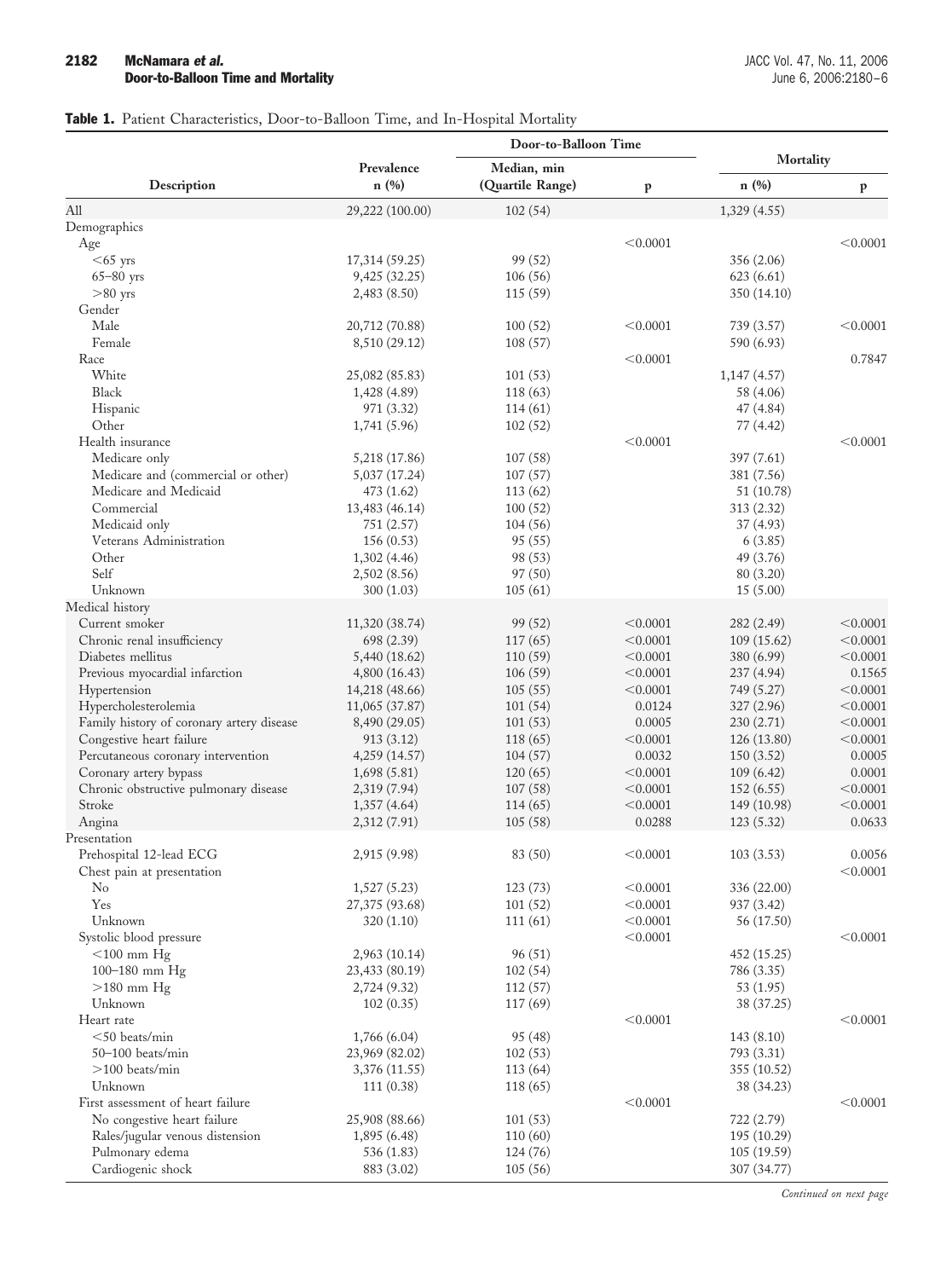#### Table 1 **Continued**

|                                             | Prevalence     | Door-to-Balloon Time |          |            |          |
|---------------------------------------------|----------------|----------------------|----------|------------|----------|
|                                             |                | Median, min          |          | Mortality  |          |
| Description                                 | n(%)           | (Quartile Range)     | p        | n(%)       | p        |
| First 12-lead ECG                           |                |                      |          |            |          |
| Anterior/septal location                    | 10,631 (36.38) | 104(55)              | < 0.0001 | 656 (6.17) | < 0.0001 |
| No. of leads with ST-segment elevation      |                |                      | < 0.0001 |            | < 0.0001 |
| Left bundle branch block                    | 580 (1.98)     | 132 (84)             |          | 85 (14.66) |          |
| 2                                           | 3,174 (10.86)  | 118(67)              |          | 129(4.06)  |          |
| 3 and 4                                     | 19,609 (67.10) | 101(52)              |          | 728 (3.71) |          |
| 5 and more                                  | 5,565 (19.04)  | 97 (48)              |          | 367 (6.59) |          |
| Unknown                                     | 294 (1.01)     | 109(62)              |          | 20(6.80)   |          |
| First 12-lead ECG: ST-segment<br>depression | 13,758 (47.08) | 99 (50)              | < 0.0001 | 584 (4.24) | 0.0190   |
| Nonspecific ST or T-wave deltas             | 856 (2.93)     | 114(71)              | < 0.0001 | 31(3.62)   | 0.1867   |
| Q-wave (acute infarct zone)                 | 3,565 (12.20)  | 106(57)              | < 0.0001 | 196 (5.50) | 0.0037   |
| Times                                       |                |                      |          |            |          |
| Symptom onset-to-door                       |                |                      | < 0.0001 |            | 0.0073   |
| $\leq 1$ h                                  | 9,487 (32.47)  | 96(50)               |          | 462 (4.87) |          |
| $>1-2$ h                                    | 8,557 (29.28)  | 99 (50)              |          | 339 (3.96) |          |
| $>2$ h                                      | 11,178 (38.25) | 110(61)              |          | 528 (4.72) |          |
| Time/weekday of the admission day           |                |                      | < 0.0001 |            | 0.3824   |
| Weekday 8:00AM-3:59PM                       | 10,916 (37.36) | 90(52)               |          | 492 (4.51) |          |
| Weekday 4:00PM-11:59PM                      | 5,690 (19.47)  | 105(51)              |          | 280 (4.92) |          |
| Weekday 12:00AM-7:59AM                      | 4,827 (16.52)  | 109(56)              |          | 198 (4.10) |          |
| Weekend 8:00AM-3:59PM                       | 3,639(12.45)   | 110(55)              |          | 160(4.40)  |          |
| Weekend 4:00PM-11:59PM                      | 2,412(8.25)    | 109(49)              |          | 120 (4.98) |          |
| Weekend 12:00AM-7:59AM                      | 1,738 (5.95)   | 119 (54)             |          | 79 (4.55)  |          |
| Calendar time                               |                |                      | < 0.0001 |            | 0.0531   |
| First year                                  | 7,978 (27.30)  | 105(57)              |          | 394 (4.94) |          |
| Second year                                 | 7,238 (24.77)  | 102(54)              |          | 344 (4.75) |          |
| Third year                                  | 7,791 (26.66)  | 100(53)              |          | 339 (4.35) |          |
| Fourth year                                 | 6,215(21.27)   | 102(52)              |          | 252 (4.05) |          |

 $ECG = electrocardiogram.$ 

transferred out and assumed they survived to discharge. To evaluate the potential effect of decreasing length of stay on our results, we also performed secondary analyses that evaluated mortality within 72 h. The results of both of these secondary analyses were not substantially different from the original.

Statistical analyses were performed using SAS version 9.1 (SAS Institute Inc., Cary, North Carolina), HLM 5.04 for Windows (SSI, Lincolnwood, Illinois), and Stata version 8.0 (Stata Corp., College Station, Texas). The investigators had full access to all of the data in the study and take responsibility for the integrity of the data and the accuracy of the data analysis.

#### RESULTS

**T1**

**Sample characteristics.** The cohort was predominantly male (71%) and white (86%), with a mean age of 61.6 years [\(Table 1\)](#page-2-0). A substantial proportion of patients had a prior diagnosis of coronary artery disease and/or traditional cardiac risk factors. Almost 10% received a prehospital ECG, 94% had chest pain, 11% were in overt heart failure, and 2% had left bundle branch block. A total of 62% presented within 2 h of symptom onset. There were 58% of the patients who had an ACC/AHA high-risk feature (36% with anterior/septal location, 19% with diabetes mellitus, 12% with heart rate  $\geq$ 100 beats/min, and 10% with systolic blood pressure  $\leq 100$  mm Hg).

**Association with in-hospital mortality.** In unadjusted analysis, many patient characteristics were significantly associated with both door-to-balloon time and in-hospital mortality [\(Table 1\)](#page-2-0). Notable exceptions were race/ethnicity and time/day of presentation. In hierarchical multivariable analysis, many patient characteristics continued to be significantly associated with mortality [\(Table 2\)](#page-4-0). In particular, **T2** all four ACC/AHA high-risk factors were associated with increased mortality. In contrast, symptom onset-to-door time was not significantly associated with mortality.

**Door-to-balloon time and mortality.** In-hospital mortality increased significantly with increasing door-to-balloon times [\(Fig. 1\)](#page-4-0). This relationship was seen in patients **F1** regardless of symptom onset-to-door time [\(Fig. 2\)](#page-4-0). The **F2** association between shorter door-to-balloon times and lower mortality was seen both for patients with ACC/AHA high-risk factors and for those without these risk factors [\(Fig. 3\)](#page-5-0). In hierarchical multivariable analysis, the odds of **F3** in-hospital mortality increased with increasing door-toballoon time for all subgroups, whether by symptom onsetto-door time [\(Fig. 4A](#page-5-0)) or presence or absence of risk factors **F4**[\(Fig. 4B](#page-5-0)).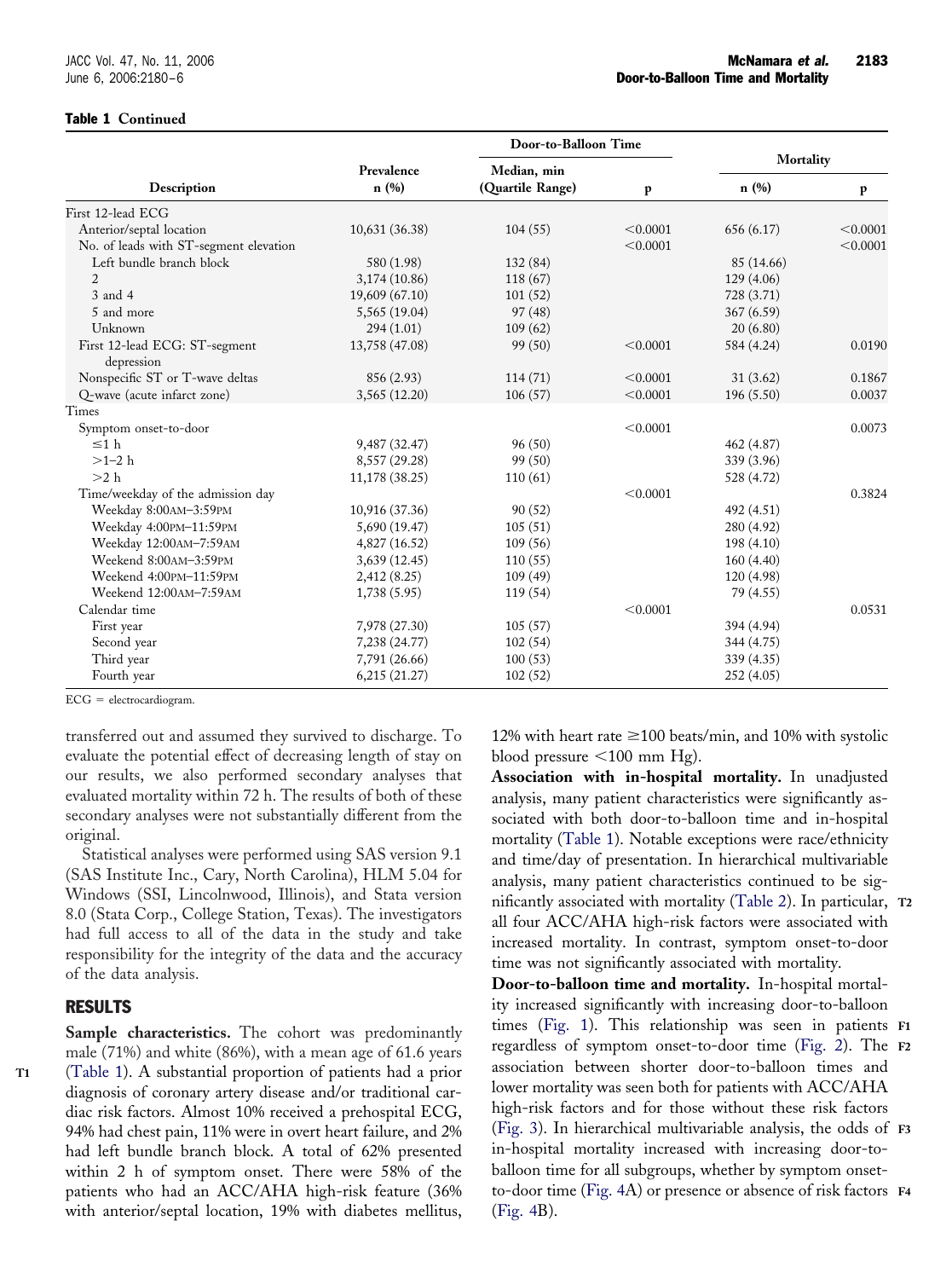#### <span id="page-4-0"></span>**2184 McNamara et al. McNamara et al. McNamara et al. McNamara et al. JACC Vol. 47, No. 11, 2006 Door-to-Balloon Time and Mortality June 6, 2006:2180-6 June 6, 2006:2180-6**

Table 2. Factors Independently Associated With In-Hospital Mortality in Multivariate Hierarchical Logistic Regression Model ( $p < 0.01$ )

| Description                                  | <b>Odds Ratio</b><br>(95% Confidence Interval) | p             |
|----------------------------------------------|------------------------------------------------|---------------|
| Demographics                                 |                                                |               |
| Age                                          |                                                |               |
| $<$ 65 yrs                                   | $0.41(0.36 - 0.47)$                            | $<$ 0.0001    |
| $>80$ yrs                                    | 1.98 (1.72-2.27)                               | < 0.0001      |
| Female                                       | 1.27 (1.14–1.42)                               | < 0.0001      |
| Medical history                              |                                                |               |
| Current smoker                               | $0.74(0.64 - 0.84)$                            | $< \, 0.0001$ |
| Chronic renal insufficiency                  | $1.70(1.36 - 2.13)$                            | $<$ 0.0001    |
| Diabetes                                     | $1.38(1.22 - 1.57)$                            | < 0.0001      |
| Hypercholesterolemia                         | $0.63(0.56 - 0.72)$                            | < 0.0001      |
| Family history of coronary<br>artery disease | $0.82(0.71 - 0.94)$                            | 0.0056        |
| Percutaneous coronary intervention           | $0.74(0.63 - 0.88)$                            | 0.0005        |
| Coronary artery bypass                       | $1.40(1.14 - 1.72)$                            | 0.0014        |
| Stroke                                       | $1.44(1.20-1.74)$                              | 0.0001        |
| Presentation                                 |                                                |               |
| Chest pain at presentation                   |                                                |               |
| No                                           | $3.63(3.13 - 4.20)$                            | < 0.0001      |
| Unknown                                      | $3.76(2.76 - 5.12)$                            | < 0.0001      |
| Systolic blood pressure                      |                                                |               |
| $<$ 100 mm Hg                                | $3.75(3.27 - 4.30)$                            | $<$ 0.0001    |
| $>180$ mm Hg                                 | $0.43(0.33 - 0.55)$                            | < 0.0001      |
| Unknown                                      | $4.59(2.23 - 9.46)$                            | < 0.0001      |
| Heart rate                                   |                                                |               |
| $<$ 50 beats/min                             | $0.84(0.69-1.03)$                              | 0.0992        |
| $>100$ beats/min                             | $2.31(2.02 - 2.64)$                            | < 0.0001      |
| Unknown                                      | 2.27 (1.08–4.75)                               | 0.0299        |
| First assessment of heart failure            |                                                |               |
| Rales/jugular venous distension              | 2.19 (1.87–2.56)                               | < 0.0001      |
| Pulmonary edema                              | $3.30(2.63 - 4.14)$                            | < 0.0001      |
| Cardiogenic shock                            | $7.25(6.13 - 8.58)$                            | < 0.0001      |
| First 12-lead electrocardiogram              |                                                |               |
| Anterior/septal location                     | $1.81(1.61-2.03)$                              | < 0.0001      |
| No. of leads with ST-segment                 |                                                |               |
| elevation                                    |                                                |               |
| Left bundle branch block                     | 2.20 (1.63–2.98)                               | < 0.0001      |
| 3 and 4                                      | $0.98(0.81 - 1.18)$                            | 0.8147        |
| 5 and more                                   | 1.44 (1.18–1.77)                               | 0.0005        |
| Unknown                                      | 1.43 (0.86-2.38)                               | 0.1659        |
| Q-wave (acute infarct zone)                  | $1.24(1.06-1.45)$                              | 0.0065        |
| Times                                        |                                                |               |
| Door-to-balloon time per 30 min              | $1.08(1.05-1.11)$                              | < 0.0001      |

#### **DISCUSSION**

In this large observational study of patients with STEMI undergoing primary PCI, we found clear evidence of increased mortality with longer door-to-balloon times. This association was seen for patients regardless of symptom onset-to-door time and for patients with and without high-risk factors. These findings support the current guideline-based recommendations for rapid PCI and provide evidence that this recommendation is valid for all patients with STEMI and presentation within 6 h of the onset of symptoms.

**Time from symptom onset to reperfusion.** Shorter time from symptom onset to the administration of fibrinolytic therapy has been consistently shown to be associated with



Figure 1. In-hospital mortality and door-to-balloon time; p for trend  $\leq$ 0.001.

lower mortality for patients with STEMI [\(1–3,17,18\)](#page-6-0). However, a meta-analysis of randomized trials found time from symptom onset to reperfusion related to mortality for fibrinolytic therapy in all patients, but for PCI only in those treated within 2 h [\(10\)](#page-6-0). Large single-center observational studies have found similar results [\(4,6\)](#page-6-0). In contrast, analysis of previous patients in NRMI-1 and -2 found no significant relationship between symptom onset-to-balloon time and mortality [\(7\)](#page-6-0). Similarly, our study of NRMI-3 and -4 did not find improved survival for patients with decreased symptom onset-to-door time after adjusting for patient characteristics. In support of our findings, myocardial salvage has been found to be related to time from symptom onset to fibrinolytic therapy but independent of time from symptom onset to balloon [\(19\)](#page-6-0). In addition to biological explanations, methodological issues may account for the poor relationship. First, the accuracy of the time of symptom onset is limited because of patient reporting error. Patients frequently are unsure of the exact time of symptom onset and usually give an estimate. Second, patients with less certainty of time of symptom onset may be more likely to get PCI than fibrinolytic therapy because of the increased risk of bleeding for fibrinolytic therapy. Finally, some of the deaths from STEMI may occur before hospital presentation. These patients would not be entered into the registry,



Figure 2. In-hospital mortality and door-to-balloon time in patients stratified by symptom onset-to-door time;  $p$  for trend  $\leq 0.001$  for each line.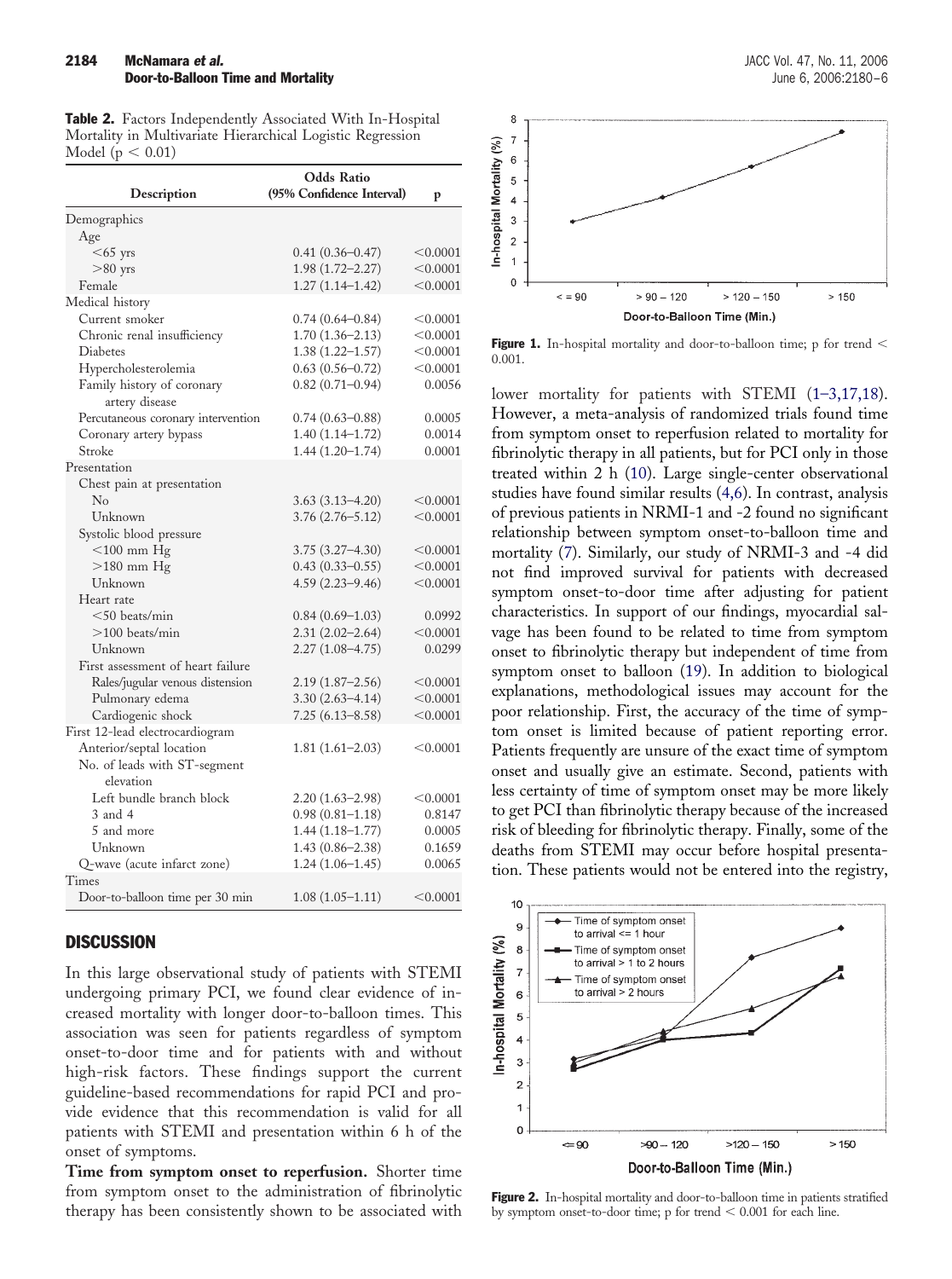

Figure 3. In-hospital mortality and door-to-balloon time in patients stratified by risk factor status; p for trend  $<$  0.001 for each line. Risk factors include anterior/septal location, diabetes mellitus, heart rate  $>$  100 beats/ min, systolic blood pressure <100 mm Hg.

and their absence likely dilutes the relationship between symptom onset-to-door time and mortality.

**Door-to-balloon time.** We evaluated a subset of the symptom onset-to-balloon time, the door-to-balloon time. In addition to improving the accuracy of estimate, door-toballoon time is easier to influence because it is more

<span id="page-5-0"></span>JACC Vol. 47, No. 11, 2006 **McNamara et al. 2185** McNamara et al. 2185 June 6, 2006:2180 –6 Door-to-Balloon Time and Mortality

> under the control of individual hospitals and physicians than symptom onset-to-door time [\(20\)](#page-6-0). As with symptom onset-to-balloon time, prior studies evaluating the association between door-to-balloon time and mortality have had mixed results. In the Global Use of Strategies to Open Occluded Arteries in Acute Coronary Syndromes (GUSTO) IIb trial, 30-day mortality rates increased progressively with time from randomization to balloon inflation, a close surrogate for door-to-balloon time [\(8\)](#page-6-0). Analysis of patients in a prior cohort of NRMI also found increasing mortality with door-to-balloon times [\(7\)](#page-6-0). Our study confirms this association in patients with more recent data as well as in various subgroups of patients.

> In contrast, a recent study finding that symptom onsetto-balloon time was an independent predictor of mortality failed to find a similar relationship between door-to-balloon time and mortality [\(4\)](#page-6-0). The discrepancy between these findings and those of our study may be explained by the fact that only 11% of patients in this single-center study had door-to-balloon times 90 min. In contrast, a majority of patients in the NRMI registry had door-to-balloon times in excess of 90 min. A low number of patients with times  $>$ 90 min may decrease sensitivity of finding a relationship. In

B



Figure 4. Independent effect of door-to-balloon time on in-hospital mortality in subgroups by **(A)** symptom onset-to-door time and **(B)** risk factor status. Reference group: door-to-balloon time <90 min. DTB = door-to-balloon; MI = myocardial infarction; SBP = systolic blood pressure.